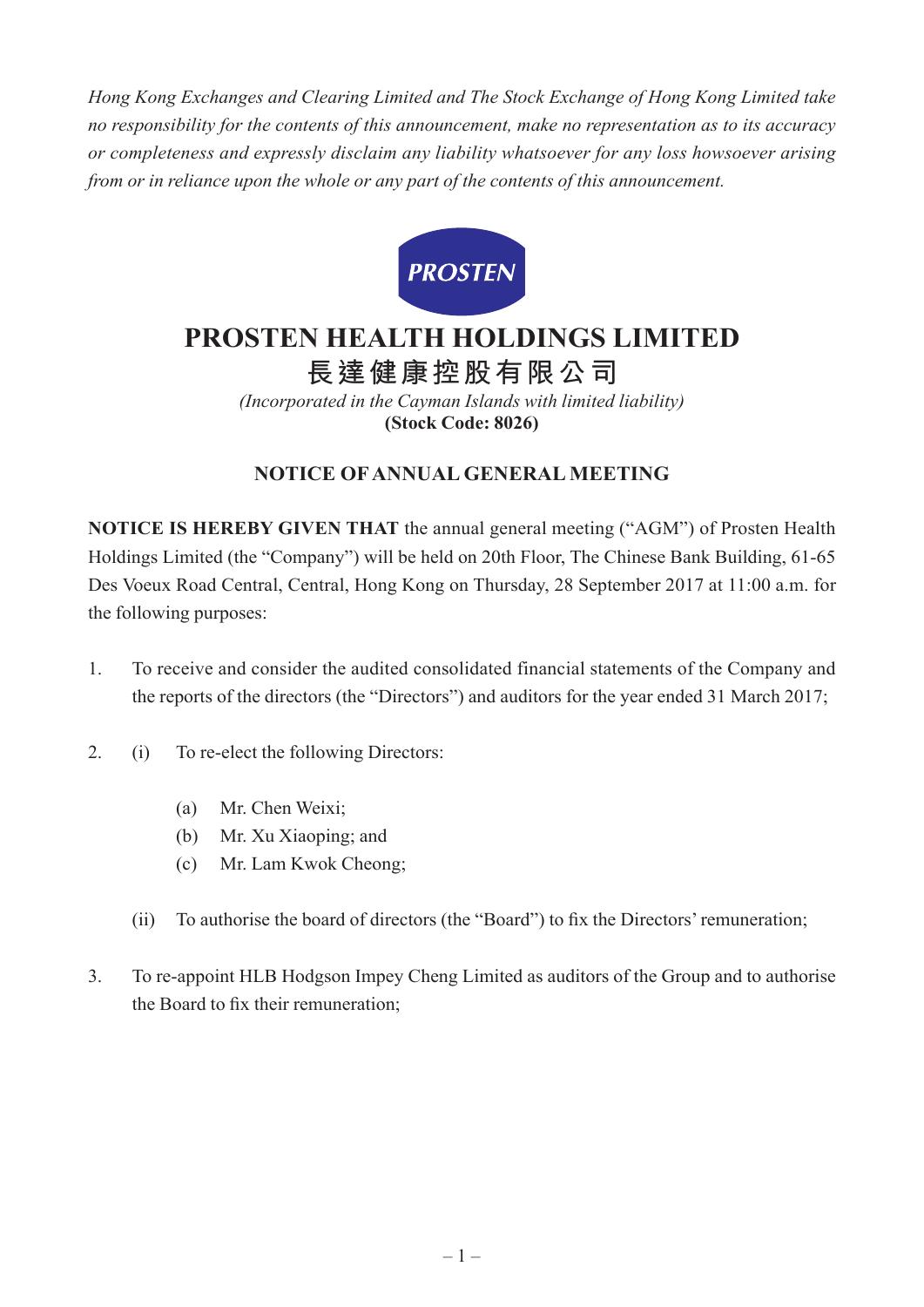4. As a special business, to consider and, if thought fit, pass the following resolution as an ordinary resolution of the Company:

#### **ORDINARY RESOLUTION**

## "**THAT:**

- (a) subject to paragraph (b) of this resolution, the exercise by the Directors during the Relevant Period (as hereinafter defined) of all the powers of the Company to repurchase shares of the Company on The Growth Enterprise Market ("GEM") of The Stock Exchange of Hong Kong Limited (the "Stock Exchange") or on any other stock exchange on which the shares of the Company may be listed and recognised by The Securities and Futures Commission of Hong Kong ("Securities and Futures Commission") and the Stock Exchange for this purpose, subject to and in accordance with all applicable laws and the requirements of the Securities and Futures Commission and the Stock Exchange or any other stock exchange as amended from time to time and all applicable laws in this regard, be and is hereby generally and unconditionally approved;
- (b) The aggregate number of shares of the Company which the Company is authorised to repurchase pursuant to the approval in paragraph (a) above during the Relevant Period shall not exceed 10% of the aggregate number of issued shares of the Company as at the date of passing this resolution, and the said approval shall be limited accordingly; and
- (c) for the purpose of this resolution, "Relevant Period" means the period from the passing of this resolution until whichever is the earliest of:
	- (i) the conclusion of the next annual general meeting of the Company;
	- (ii) the expiration of the period within which the next annual general meeting of the Company is required by the Articles of Association of the Company or any applicable laws of the Cayman Islands to be held; and
	- (iii) the passing of an ordinary resolution by the shareholders of the Company ("Shareholders") in general meeting revoking or varying the authority given to the Directors by this resolution."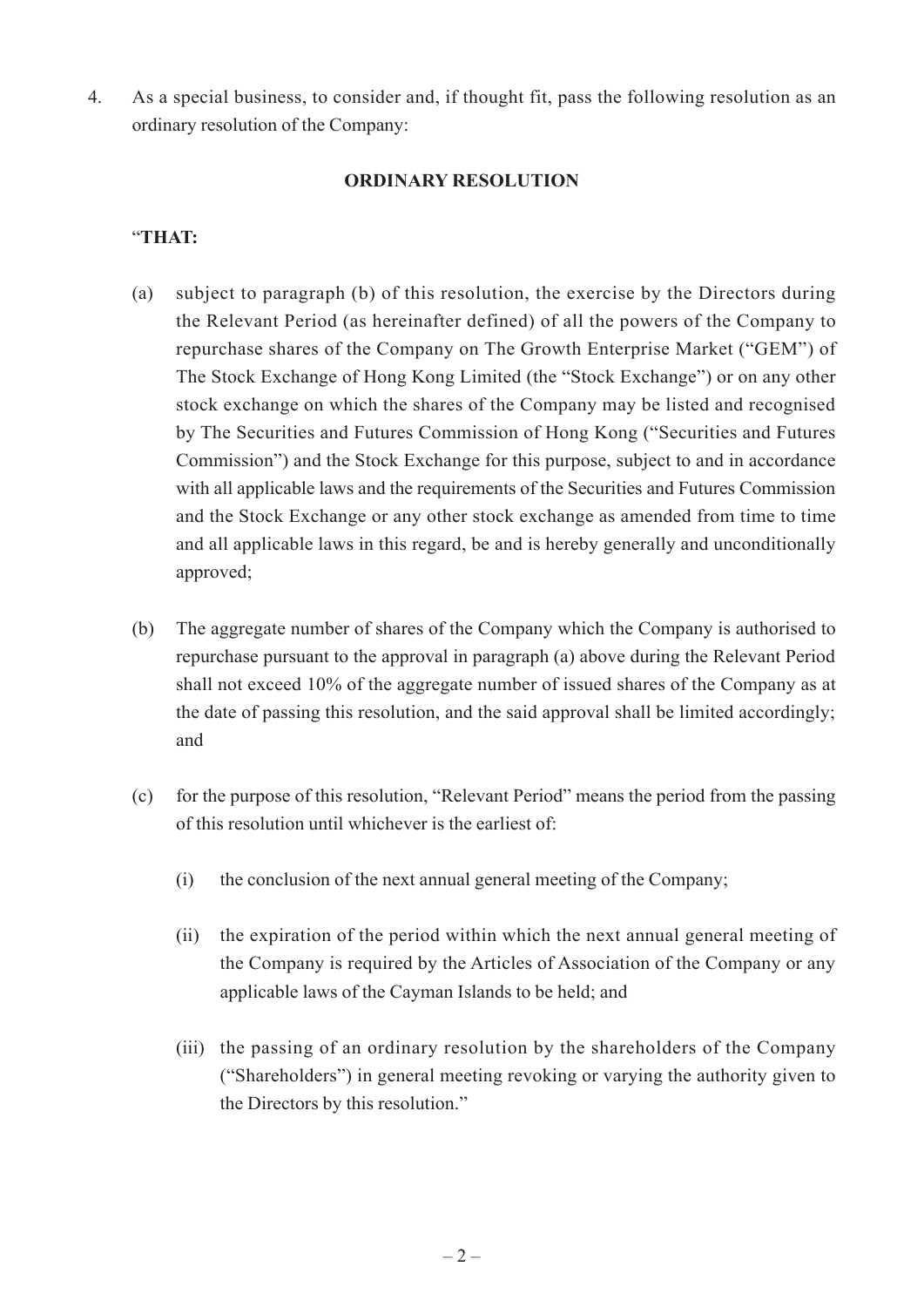5. As a special business, to consider and, if thought fit, pass the following resolution as an ordinary resolution of the Company:

#### **ORDINARY RESOLUTION**

### "**THAT:**

- (a) subject to paragraph (c) of this resolution and pursuant to the Rules Governing the Listing of Securities on GEM of, the exercise by the Directors during the Relevant Period (as hereinafter defined) of all the powers of the Company to allot, issue and deal with additional shares in the share capital of the Company and to make or grant offers, agreements and options (including bonds, warrants and debentures convertible into shares of the Company) which would or might require the exercise of such powers be and is hereby generally and unconditionally approved;
- (b) the approval in paragraph (a) of this resolution shall authorise the Directors during the Relevant Period (as hereinafter defined) to make or grant offers, agreements and options (including bonds, warrants and debentures convertible into shares of the Company) which would or might require the exercise of such powers after the end of the Relevant Period;
- (c) the aggregate number of shares allotted or agreed conditionally or unconditionally to be allotted (whether pursuant to an option or otherwise) and issued by the Directors pursuant to the approval in paragraph (a) of this resolution, otherwise than pursuant to (i) a rights issue where shares are offered to Shareholders or any class thereof on a fixed record date in proportion to their then holdings of shares or any class thereof (subject to such exclusions or other arrangements as the Directors may deem necessary or expedient in relation to fractional entitlements or having regard to any restrictions or obligations under the laws of, or the requirements of any recognised regulatory body or any stock exchange in any territory outside Hong Kong); or (ii) the exercise of any options granted under any option scheme or similar arrangement for the time being adopted by the Company for the grant or issue to eligible participants thereunder or rights to acquire shares in the capital of the Company; or (iii) any scrip dividend or similar arrangement providing for the allotment of shares in lieu of the whole or part of a dividend on shares of the Company in accordance with the Articles of Association of the Company in force from time to time, shall not exceed 20% of the aggregate number of issued shares of the Company as at the date of passing this resolution and the said approval shall be limited accordingly; and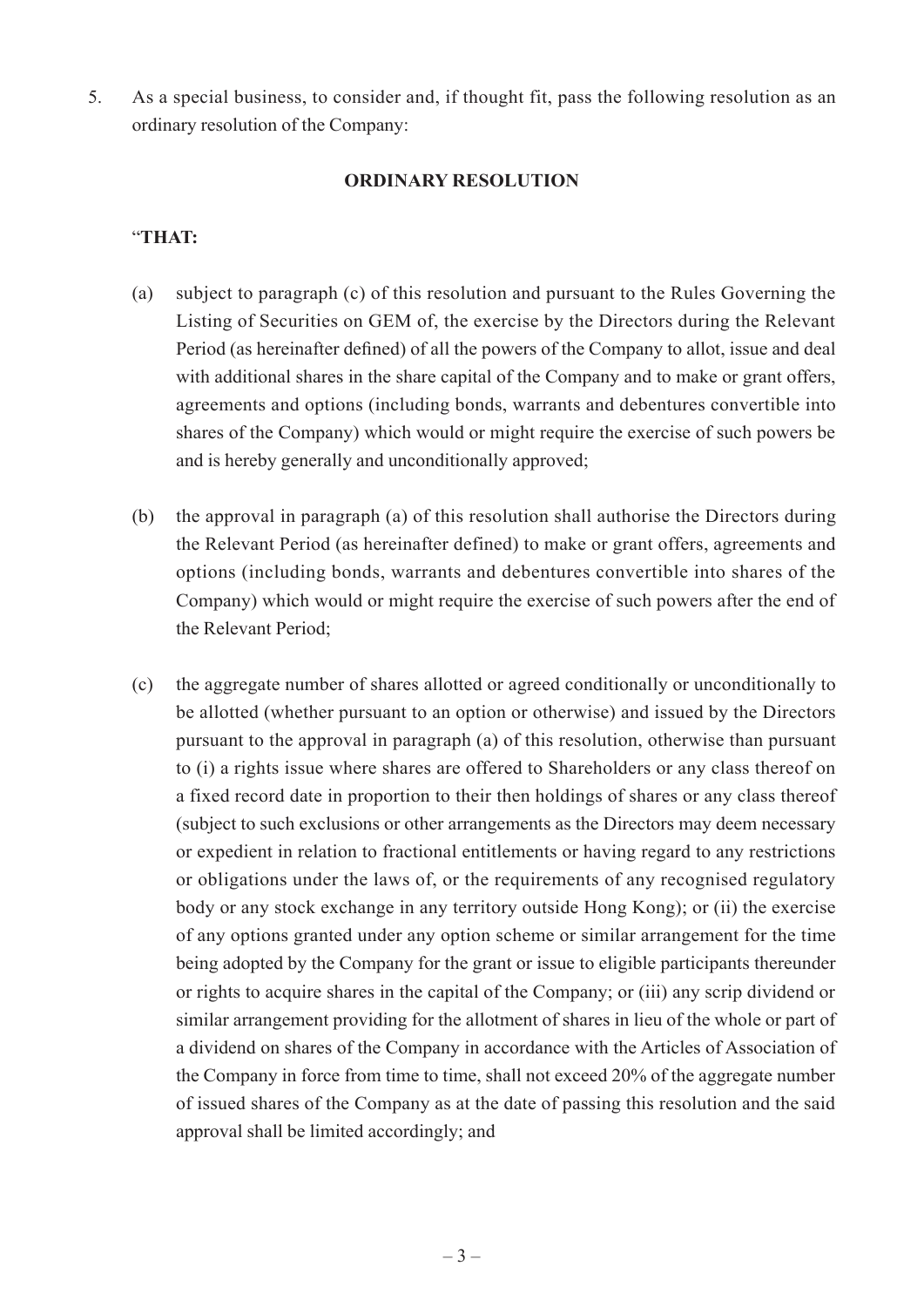- (d) for the purpose of this resolution, "Relevant Period" means the period from the passing of this resolution until whichever is the earliest of:
	- (i) the conclusion of the next annual general meeting of the Company;
	- (ii) the expiration of the period within which the next annual general meeting of the Company is required by the Articles of Association of the Company or any applicable laws of the Cayman Islands to be held; and
	- (iii) the passing of an ordinary resolution by the Shareholders in general meeting revoking or varying the authority given to the Directors by this resolution."
- 6. As a special business, to consider and, if thought fit, pass the following resolution as an ordinary resolution of the Company:

## **ORDINARY RESOLUTION**

"**THAT** subject to the passing of ordinary resolutions set out in items 4 and 5 in the above notice, the general mandate granted to the Directors to allot, issue and deal with additional shares pursuant to ordinary resolution set out in item 5 in the above notice be and is hereby extended by the addition of the aggregate number of shares of the Company repurchased by the Company under the authority granted pursuant to ordinary resolution set out in item 4 in the above notice, provided that such amount of shares shall not exceed 10% of the aggregate number of issued shares of the Company as at the date of passing the said resolution."

# By Order of the Board **PROSTEN HEALTH HOLDINGS LIMITED Xu Zhigang** *Chairman*

Hong Kong, 6 September 2017